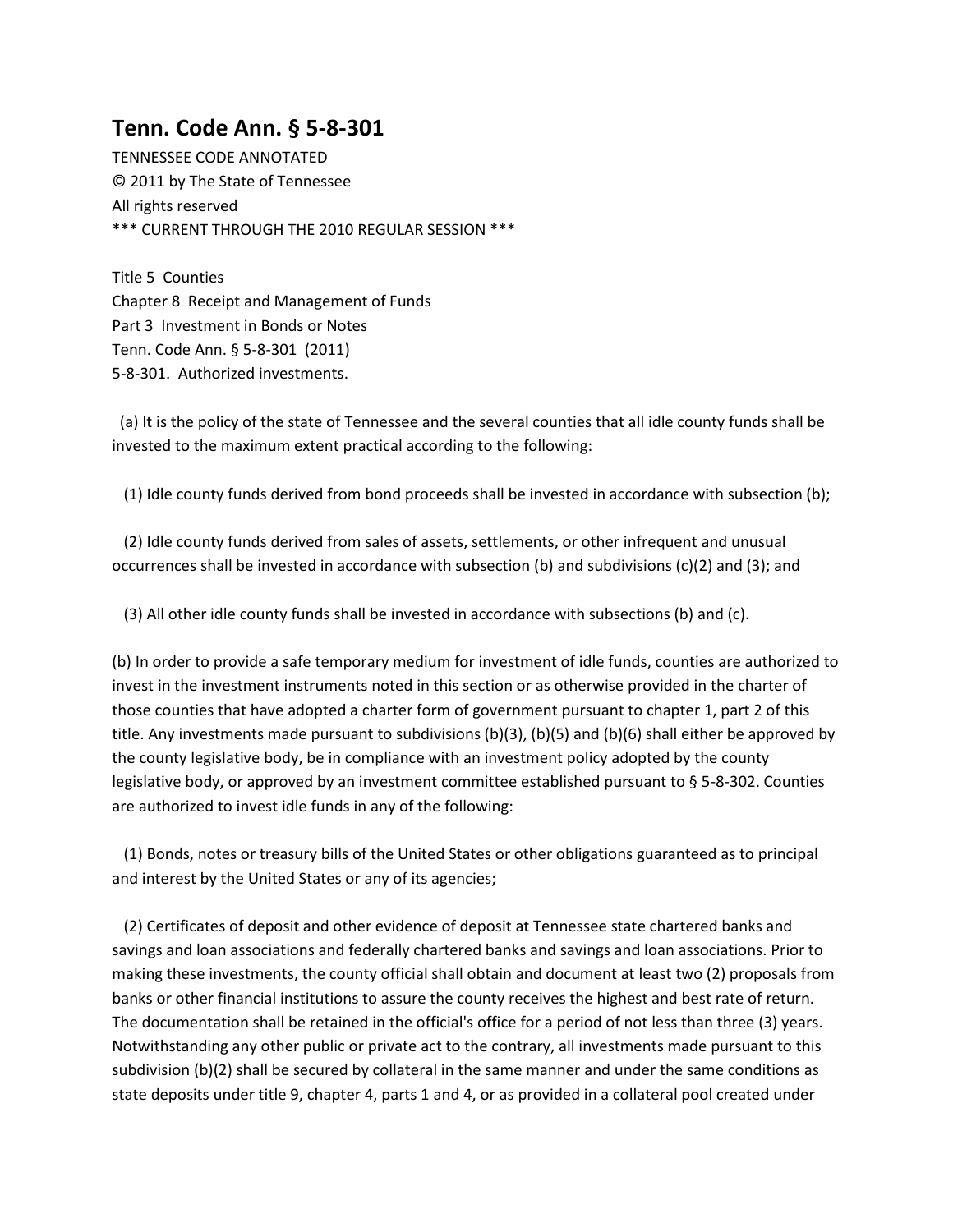title 9, chapter 4, part 5;

 (3) Obligations of the United States or its agencies under a repurchase agreement for a shorter time than the maturity date of the security itself if the market value of the security itself is more than the amount of funds invested. Counties may invest in repurchase agreements only if the comptroller of the treasury or the comptroller's designee approves repurchase agreements as an authorized investment and if such investments are made in accordance with procedures established by the state funding board;

(4) The pooled investment fund established by title 9, chapter 4, part 7;

 (5) (A) (i) Bonds of this state, including any revenue bond issued by any agency of the state of Tennessee, specifically including institutions under the control of the state board of education, the board of trustees for the University of Tennessee and bonds issued in the name of the state school bond authority;

 (ii) Bonds of any county or municipal corporation of this state, including bonds payable from revenues, but expressly excluding bonds of any road, levee or drainage district; and

(iii) Bonds of any other state or political subdivision thereof.

 (B) Any funds invested pursuant to this subdivision (b)(5) shall be invested only in bonds rated A or higher by any nationally recognized rating service;

 (6) Nonconvertible debt securities of the following federal government sponsored enterprises that are chartered by the United States congress; provided, that the securities are rated in the highest category by at least two (2) nationally recognized rating services:

(A) The federal home loan bank;

(B) The federal national mortgage association;

(C) The federal farm credit bank;

(D) The federal home loan mortgage corporation; and

 (E) Any other obligations that are guaranteed as to principal and interest by the United States or any of its agencies; and

(7) The county's own bonds or notes issued in accordance with title 9, chapter 21.

(c) (1) Not more than twenty percent (20%) of the lowest idle fund balance in the last five (5) years or twenty percent (20%) of the idle funds available at the time of investment, whichever is less, may be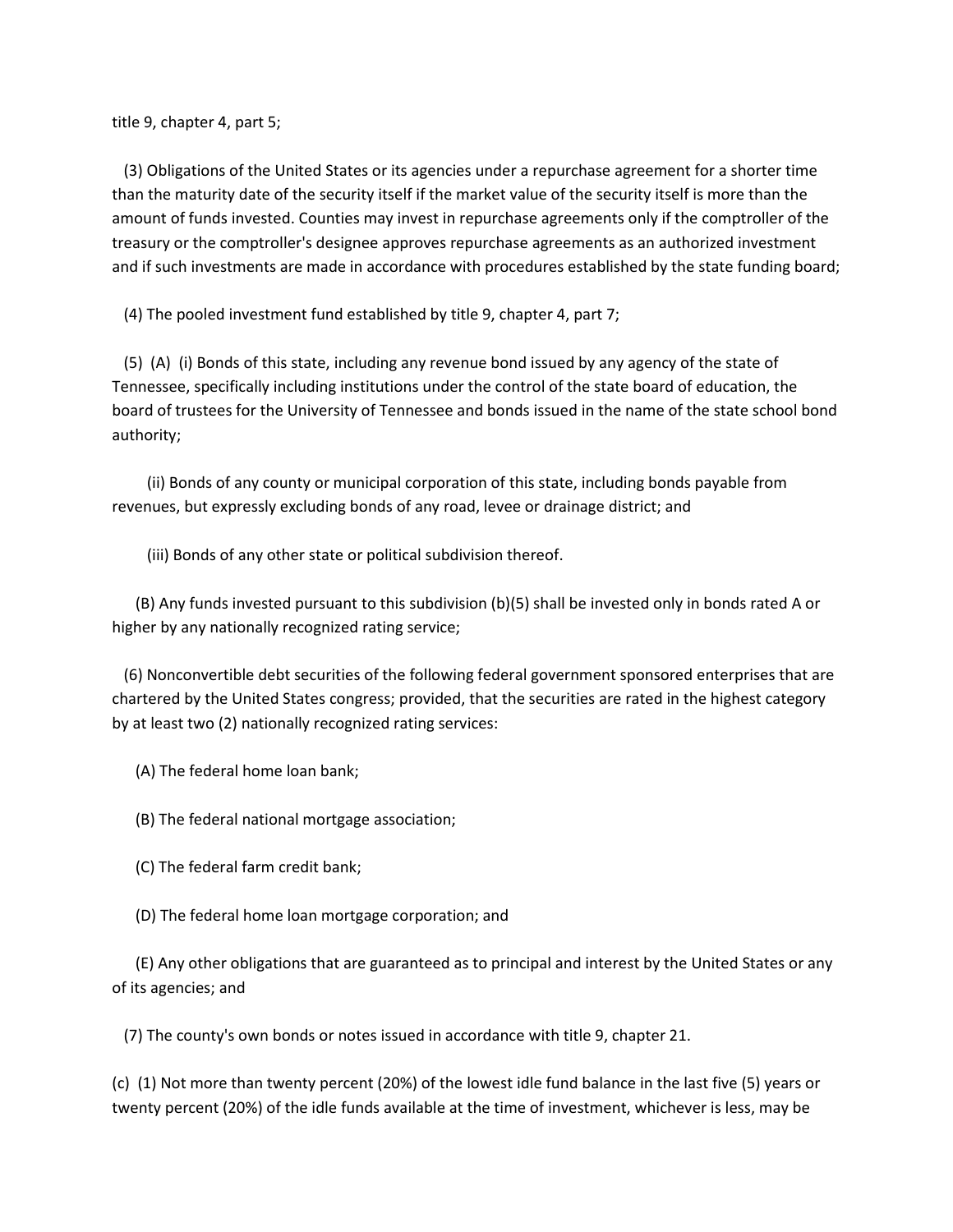invested in maturities of greater than two (2) years but not greater than five (5) years from the date of investment.

 (2) No idle funds are to be invested for a maturity of greater than two (2) years, unless first the county legislative body shall appoint an investment committee as authorized by § 5-8-302 or § 5-21-105, and such investment committee shall give its prior approval. Such investment committee may approve investments in maturities of up to five (5) years.

 (3) Under subdivision (a)(2), the investment committee may approve investment in maturities of greater than five (5) years. Any such investments shall also be approved by the comptroller of the treasury or the comptroller's designee. The individual designated to invest the funds shall submit to the director in writing the infrequent and unusual occurrence that generated idle funds under subdivision (a)(2), the medium of investment and the maturity approved by the investment committee.

(d) (1) In addition to the investments authorized in subsection (a), those counties having a population in excess of one hundred fifty thousand (150,000) according to the 1980 federal census or any subsequent federal census may also permit investment of idle funds in the investment instruments in subdivisions  $(d)(1)(A)$  and  $(d)(1)(B)$  in accordance with the provisions of subdivision  $(d)(3)$ ;

(A) Prime banker's acceptances that are eligible for purchase by the federal reserve system; and

 (B) Prime commercial paper that is rated at least A1 or equivalent by at least two (2) nationally recognized rating services.

 (2) In addition to the investments authorized in subsection (a), those counties having a population of not less than twenty thousand (20,000) nor more than one hundred fifty thousand (150,000) according to the 1990 federal census or any subsequent federal census may also permit investment of idle funds in prime commercial paper in accordance with the following:

 (A) Such paper shall be rated in the highest category by at least two (2) commercial paper rating services; and

(B) The paper shall have a remaining maturity of ninety (90) days or less.

(3) Investment in the instruments set forth in subdivisions  $(d)(1)$  and  $(2)$  shall first be authorized by the county legislative body, acting by resolution duly adopted or otherwise provided in the charter of those counties that have adopted a charter form of government, pursuant to the provisions of chapter 1, part 2 of this title. In addition, investment in the instruments set forth in subdivisions (d)(1) and (2) shall be prohibited until the investment committee has adopted written policies to govern the use of such instruments, with such policies being no less restrictive than those established by the state funding board to govern state investment in the instruments set forth in subdivisions (d)(1) and (2).